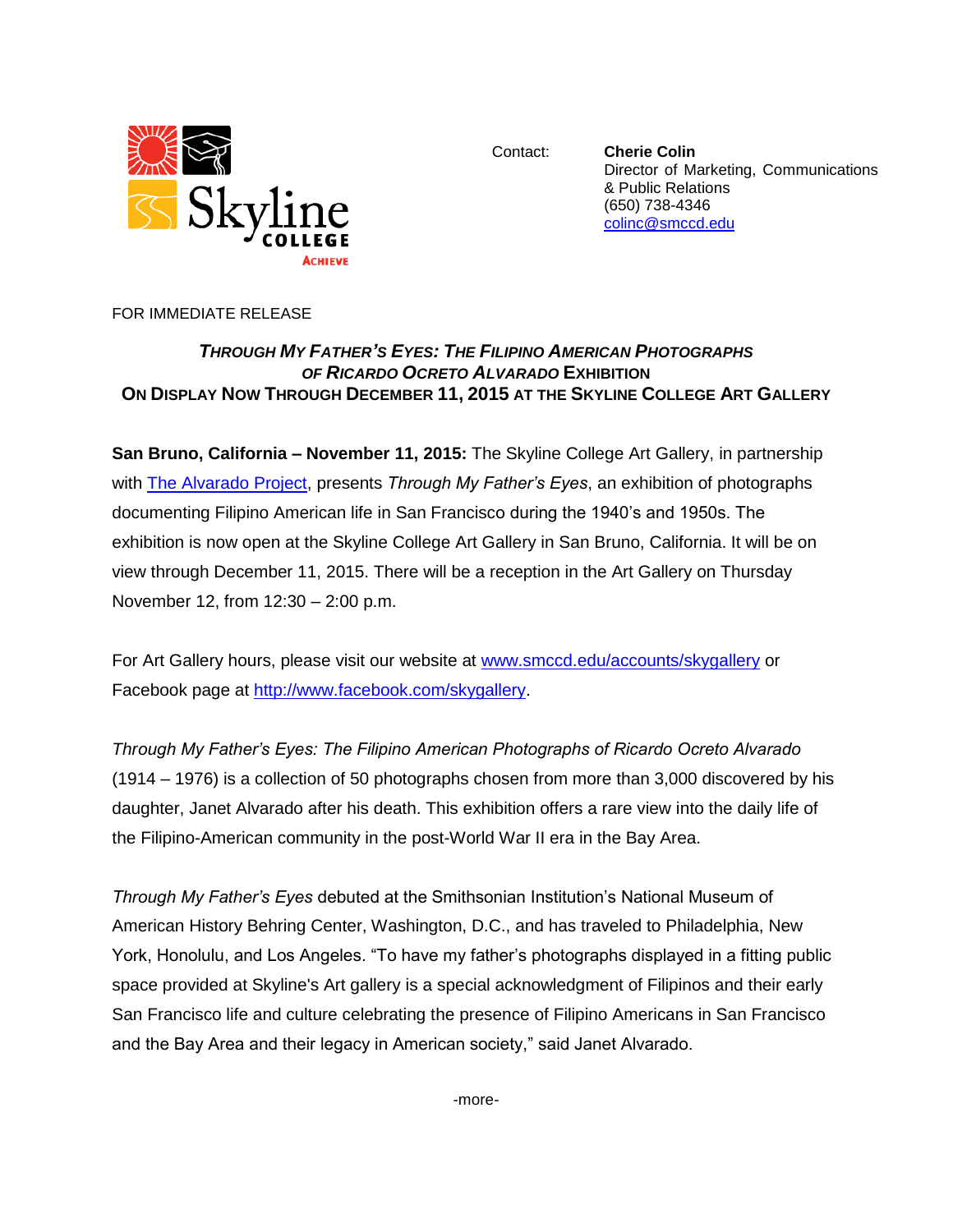

Tractor, California, 1950's



Migrant Farm Children, California, 1950s